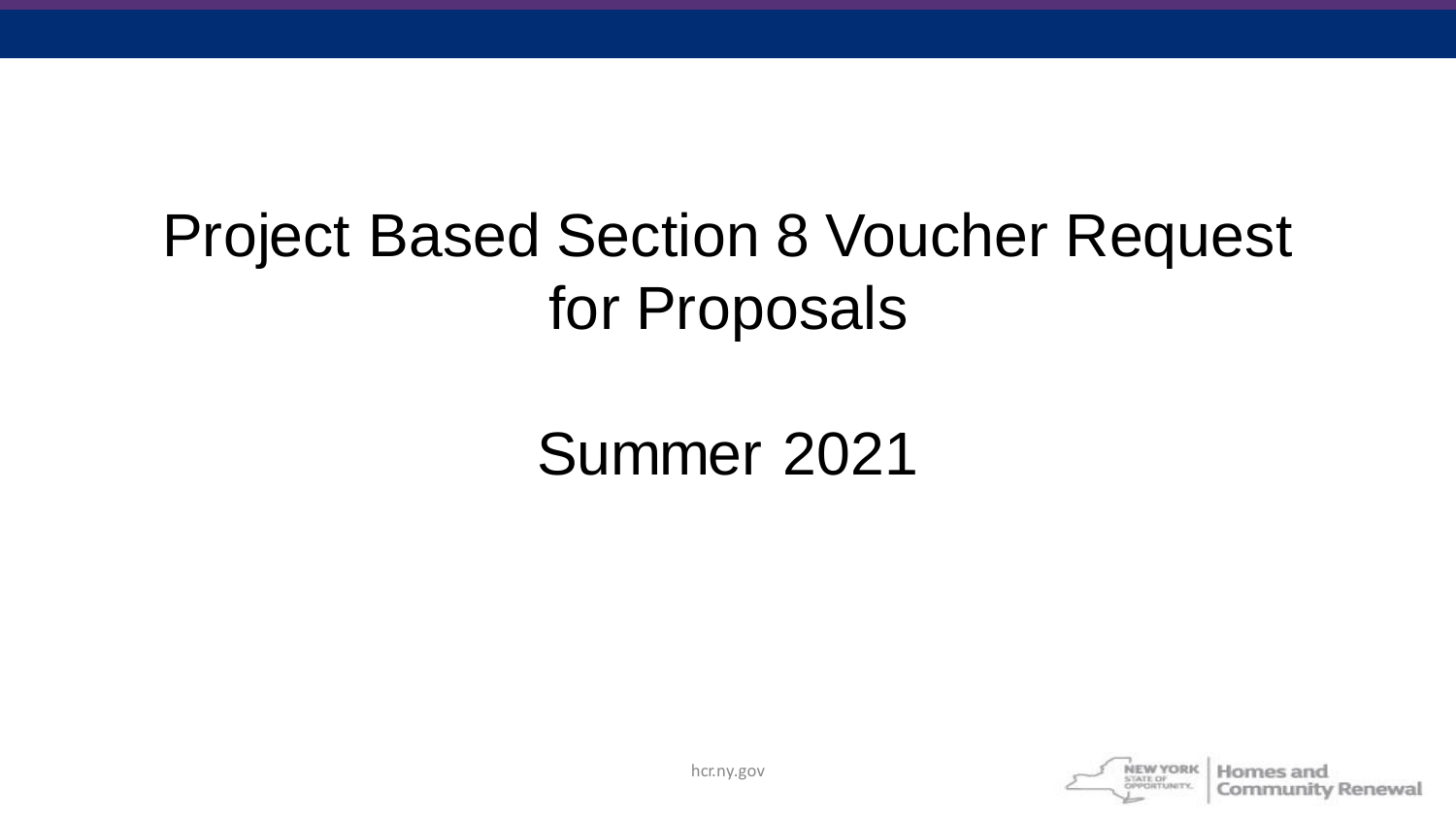### Project Based Section 8 RFP Goals

HTFC seeks qualified Applicants to achieve the following goals:

- Increase the supply of quality housing that is affordable to low-income households in communities across New York State in support of deconcentration of poverty and expanding housing and economic opportunities.
- Preserve the long-term viability of existing affordable housing previously assisted with Federal and State investments.

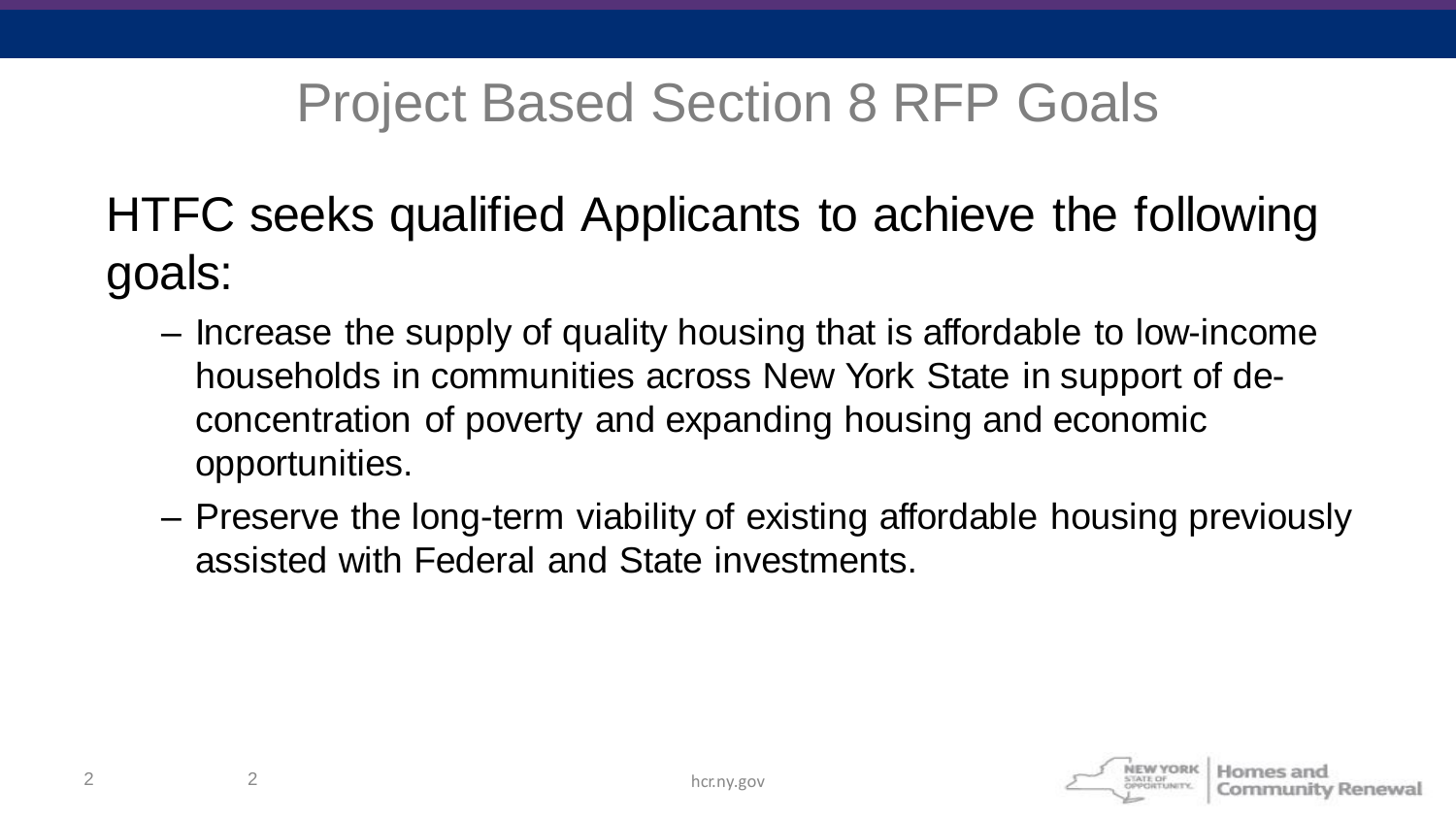#### Resources Available in the PBV RFP

| <b>Federal Section 8 PBV Summary</b>         |                                                                                      |
|----------------------------------------------|--------------------------------------------------------------------------------------|
| Total # of Units available through this RFP: | Up to 150 units                                                                      |
| <b>Eligible Properties</b>                   | Properties requiring construction or existing                                        |
|                                              | properties                                                                           |
| Length of Contract being offered:            | 20 years                                                                             |
| <b>Maximum request:</b>                      | Higher of 25 units or 25% of units at property;<br>1 <sub>1</sub><br><b>OR</b>       |
|                                              | 2.<br>Properties in a low-poverty area may request<br>PBVs for up to 40% of units OR |
|                                              | Properties serving elderly (age 62 and older)<br>3.                                  |
|                                              | or households eligible for supportive services                                       |
|                                              | have no unit maximum.                                                                |
| Minimum request:                             | N/A                                                                                  |
| <b>Income Targeting:</b>                     | Very low (50% AMI) and extremely low income                                          |
|                                              | (30% AMI) [minimum 75% of new admissions for                                         |
|                                              | the HCV program (which includes PBVs) must be                                        |
|                                              | at or below 30 % AMI]                                                                |
| *Applicable Statutes and Regulations:        | 42 USC § 1437(o)(13), Federal Regulations Title                                      |
| (*Not all inclusive - Applicants should be   | 24, Subtitle B, Chapter IX, Part 983 - Project-                                      |
| knowledgeable on any applicable regulations) | Based Voucher (PBV) Program; other Federal                                           |
|                                              | regulations applicable to Section 8; NYS HTFC                                        |
|                                              | Section 8 Administrative Plan                                                        |
| <del>,,,,,,,</del>                           | community Renewal                                                                    |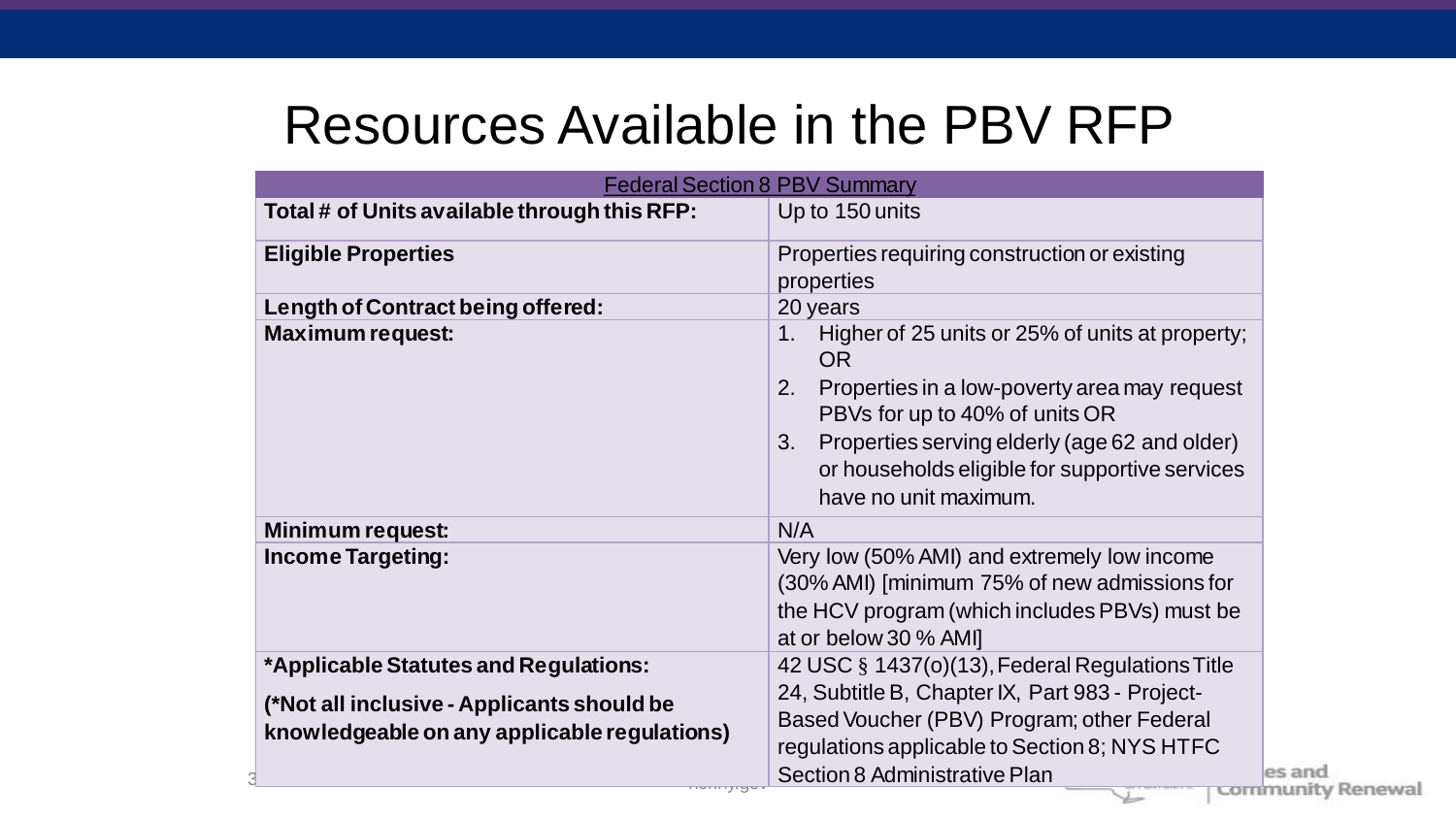## Track 1: New Projects

- A property is eligible for PBV assistance in the Summer 2021 if new construction or preservation/substantial rehabilitation will take place within the next two years.
- Properties are only permitted to apply under this RFP if they either have been awarded or have a current application pending for at least one other construction or permanent financing source through either DHCR, HTFC, AHC or HFA.
	- Potential funding sources include but are not limited to eligible projects through the current 9 percent Low Income Housing Tax Credit ("LIHTC") RFP, projects seeking 4 percent LIHTC/Bond financing, and projects participating in the Small Building Participation Loan Program.
	- Properties must not have started construction or undertaken any choice limiting actions per 24 CFR 58.22 before signing an Agreement to enter into a Housing Assistance Payment Contract (AHAP) for PBV units. .

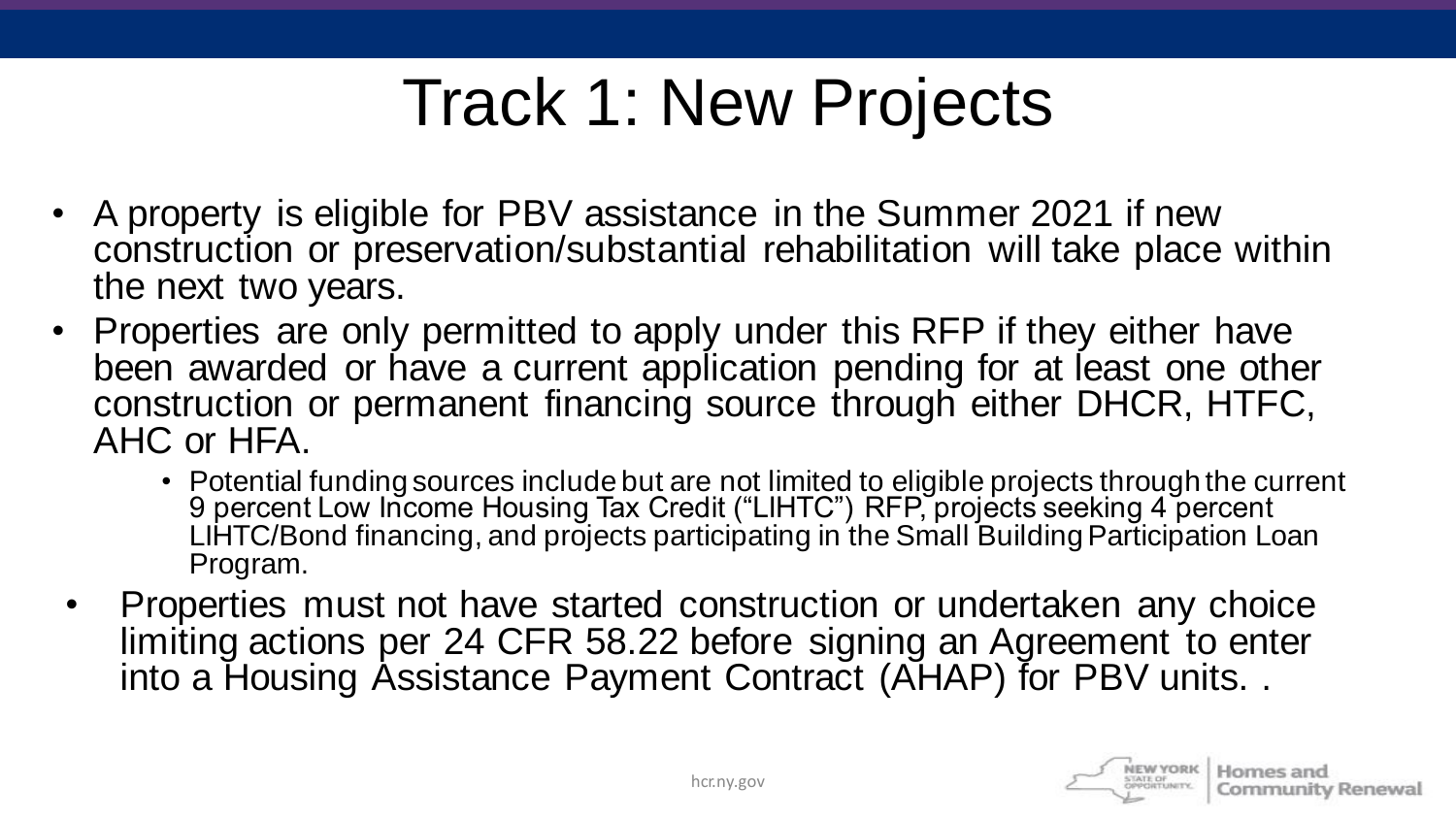## Track 2: Existing Projects

- Applicants may apply for PBVs for existing properties where construction or substantial rehabilitation has NOT taken place in the past year and will NOT take place within the next two years.
- To be considered, the property must have previously received funding from DHCR, HTFC or HFA under the following programs –
	- 9% Low Income Housing Tax Credits ("LIHTC"); 4% LIHTC; HTFC financing; HOME financing; HFA bond financing, SLIHTC, other competitively-awarded HFA or HTFC loan or subsidy; Statesupervised public housing; State supervised Mitchell-Lama housing.
- To seek PBVs as an existing property, a property must be:
	- 1. existing housing (per HUD 24 CFR 983.3);

2. with a current regulatory agreement through one or more of the above listed programs; and

3. at the time of award compliant with Housing Quality Standards ("HQS") and other applicable requirements.

• Properties with a current PBV contract with HCR who wish to add PBV units may also apply under Track 2 if they meet the qualifying criteria listed above.

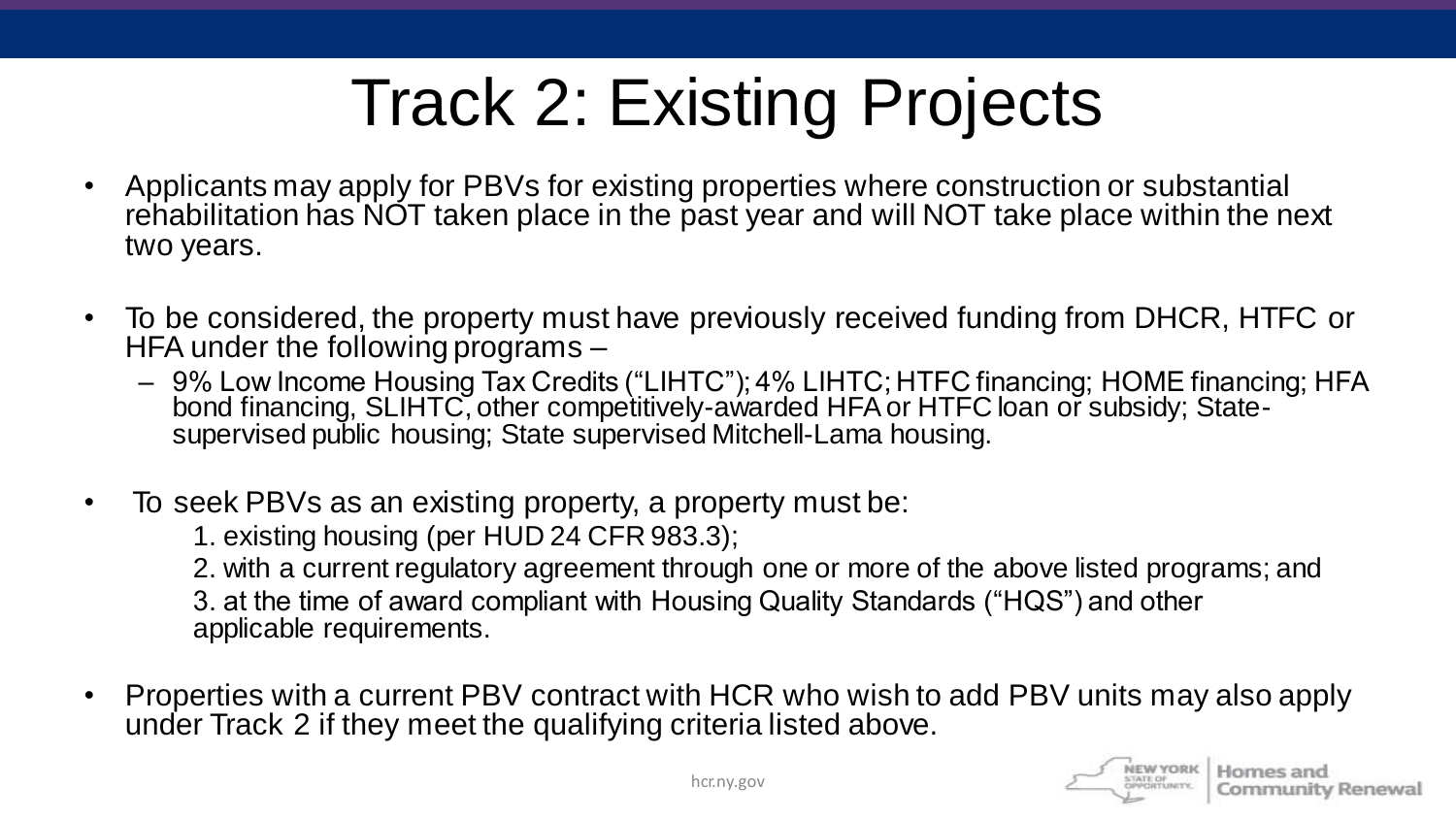#### PBV RFP Timeline

| Event                                            | <b>Date</b>                                              |
|--------------------------------------------------|----------------------------------------------------------|
| <b>Issuance of RFP</b>                           | Wednesday, June 30, 2021                                 |
| <b>Application Submission</b><br><b>Deadline</b> | Thursday, August 12, 2021 at 5 PM<br><b>Eastern Time</b> |
| <b>Anticipated date of awards</b>                | On or around October 15, 2021                            |

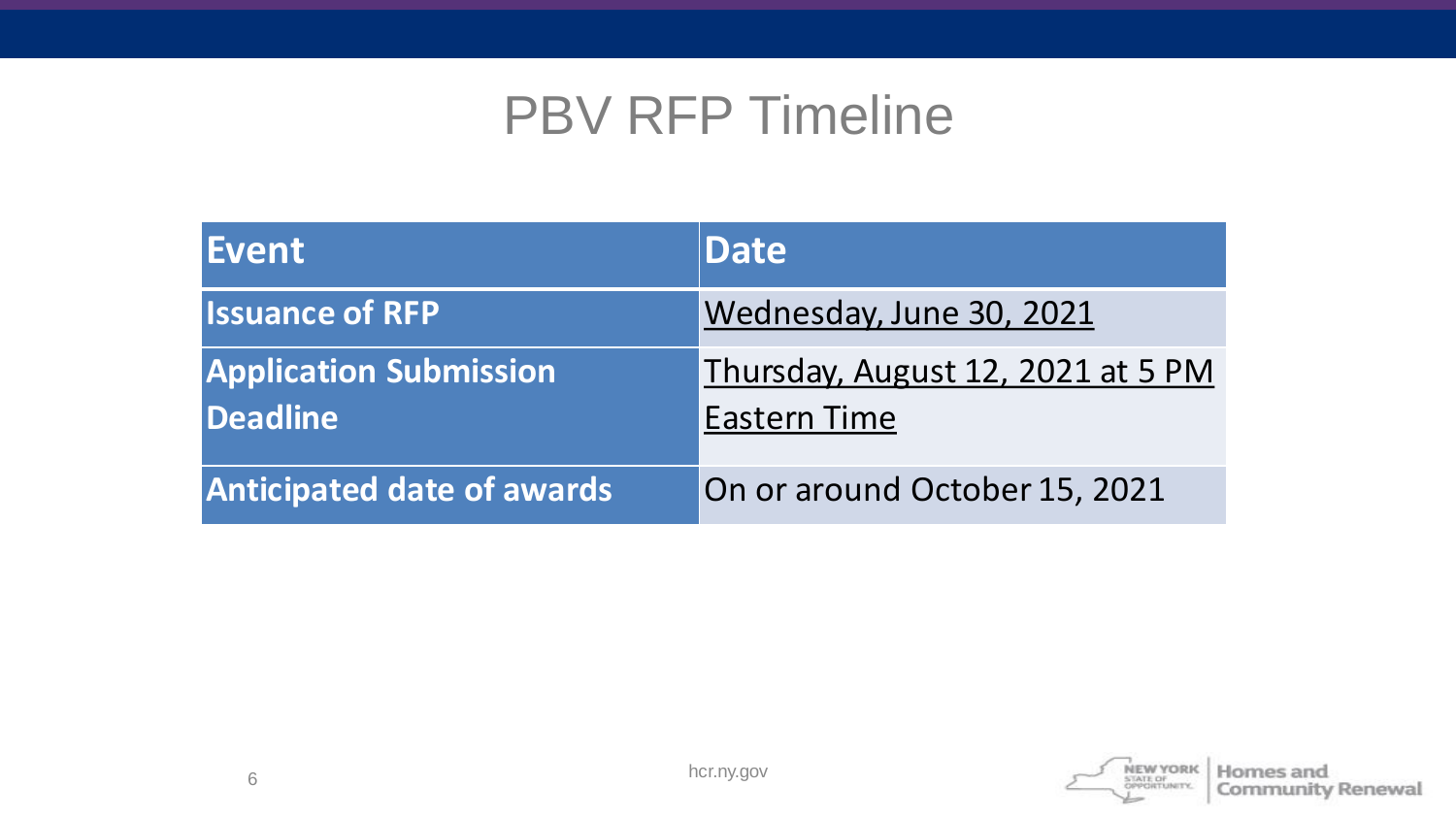# PBV Eligibility

- One project/property per proposal
- Property must by applying for/ previously received funding from DHCR, HTFC or HFA under the following programs – 9% Low Income Housing Tax Credits ("LIHTC"); 4% LIHTC; HTFC financing; HOME financing; HFA bond financing, SLIHTC, other competitively-awarded HFA or HTFC loan or subsidy; State-supervised public housing; State supervised Mitchell-Lama housing.
- Eligible properties are single buildings, multiple contiguous buildings, multiple buildings on contiguous parcels of land, or scattered site projects. Manufactured home projects may apply if project includes set structures and does not include a pad rent.
- Existing housing must have all units substantially complying with Housing Quality Standards (HQS) for physical condition at the time of award

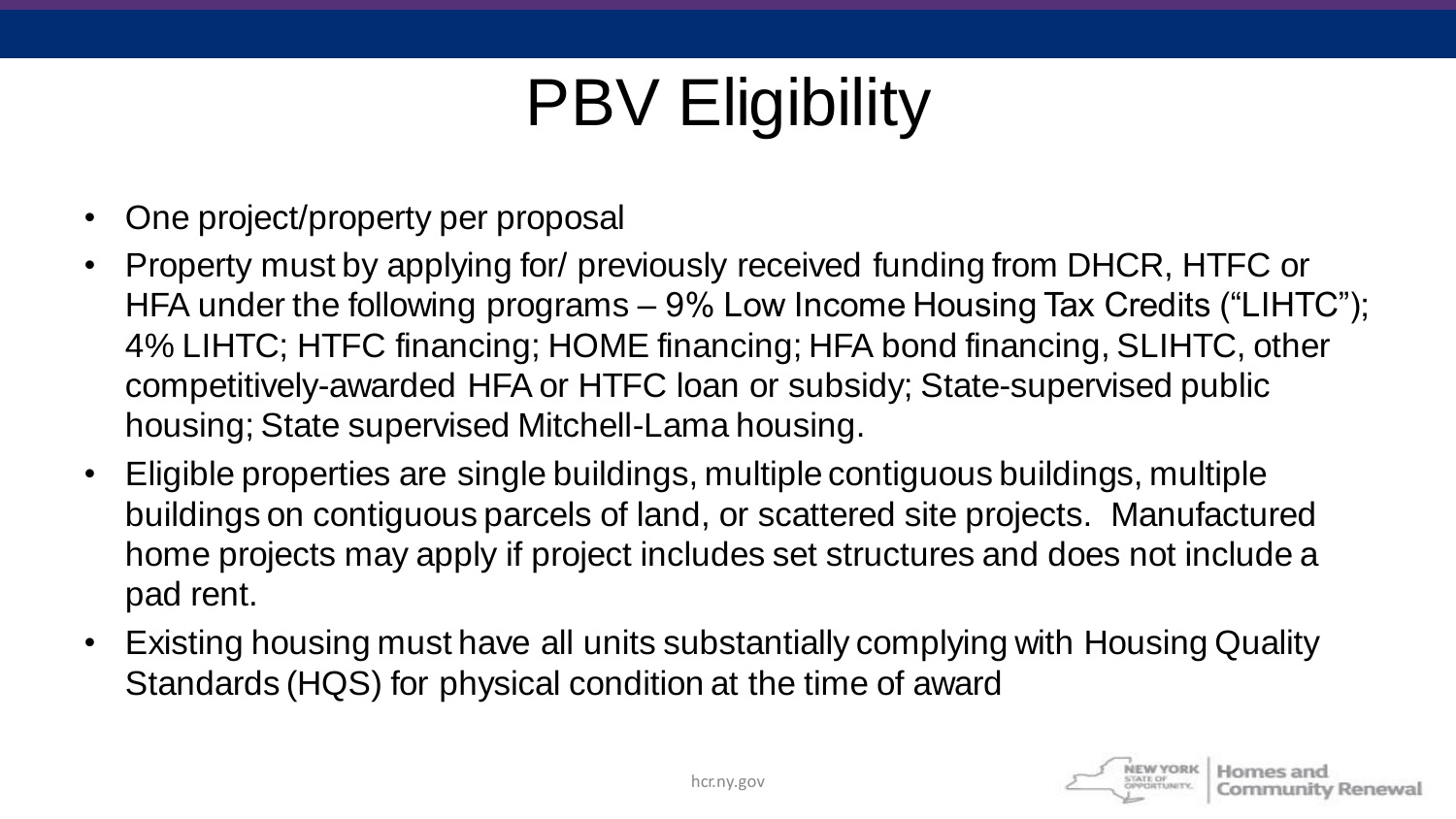## Unit Maximum Request

- 1. Higher of 25 units or 25% of units at property; OR
- 2. Properties in a low-poverty area may request PBVs for up to 40% of units OR
- 3. Properties serving elderly (age 62 and older) or households eligible for supportive services have no unit maximum.

There is no unit minimum for this RFP

Eligible units cannot have an existing rental subsidy

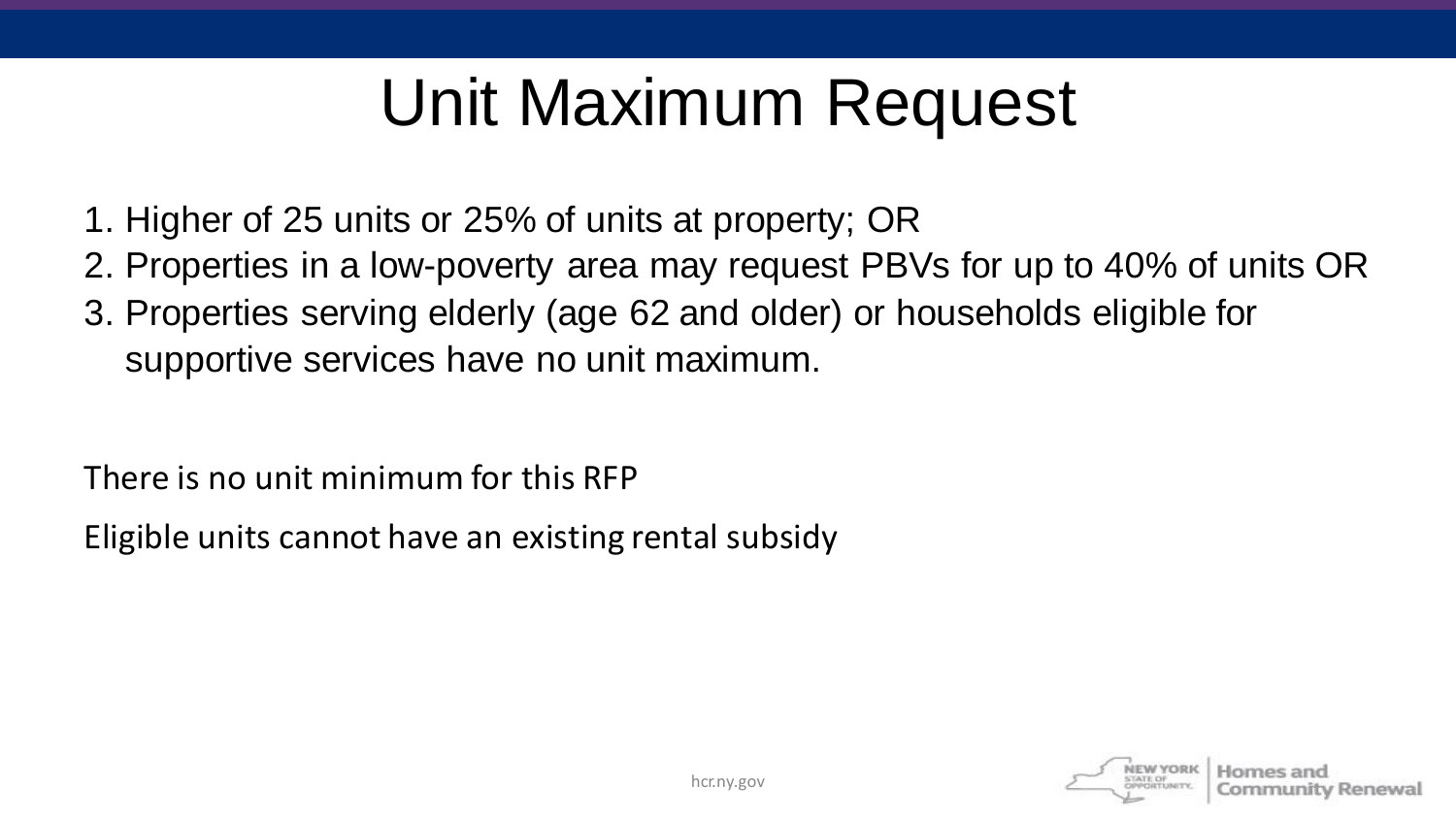## Application Materials

- Tab One: Cover Letter
- Tab Two: Applicant Information
- Tab Three: Application Narrative
- Tab Four: Operating Assessment
- Tab Five Vendor Responsibility Questionnaire and Additional **Certifications**
- Tab Six: Supporting Attachments

Note: Please read carefully as different tracks have slightly varying responses

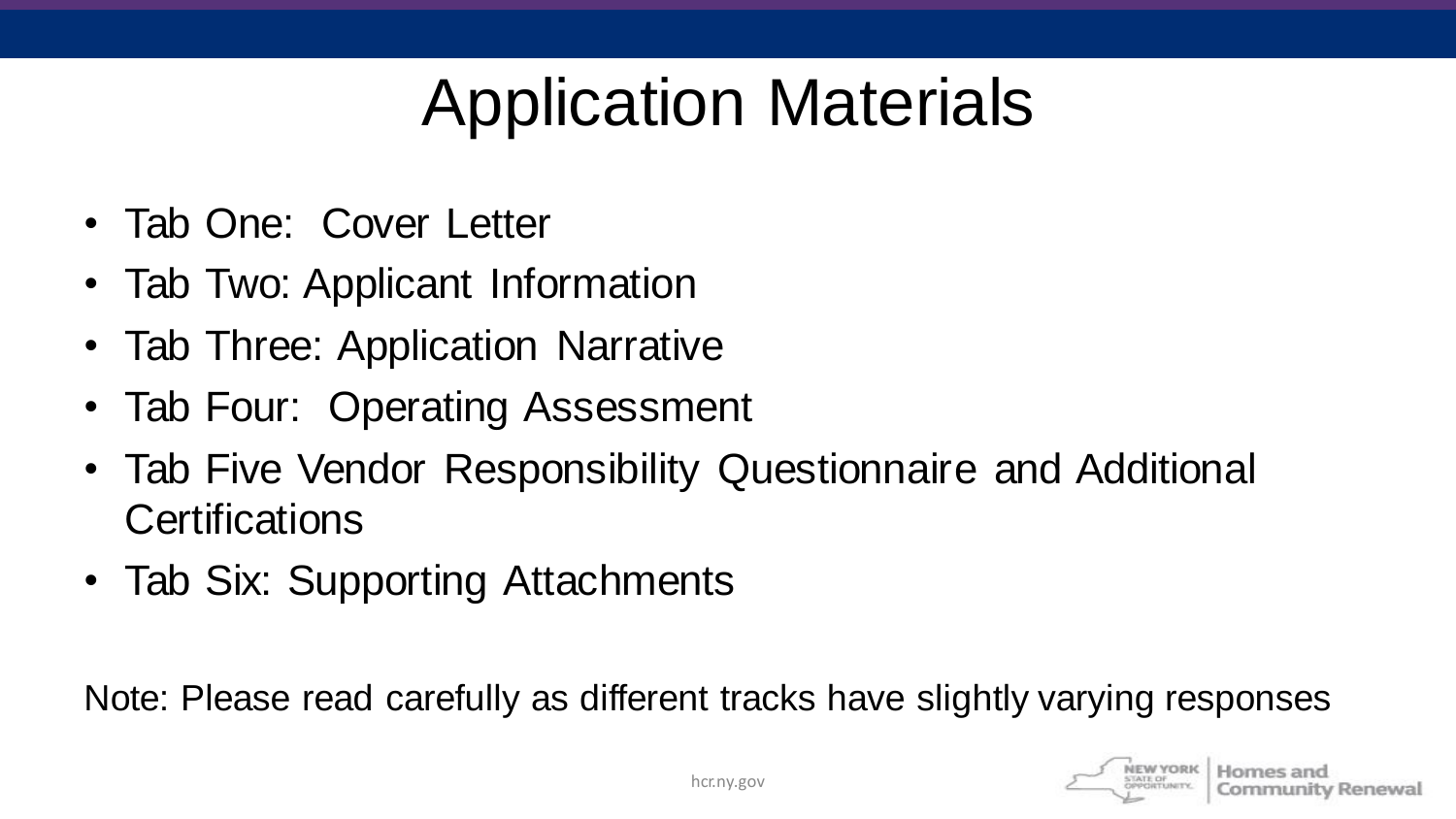### Tab 4

- Rent plus tenant-paid utilities cannot exceed 110% of the FMR [\(https://www.huduser.gov/portal/datasets/fmr.html](https://www.huduser.gov/portal/datasets/fmr.html)) or the reasonable, market rate rent
- The Debt Coverage Ratio must fall between 1.0 and 1.45; Cash Flow as a percentage of Operating expenses must not exceed 10%. Projects which vary from these numbers may be denied; any variance should be explained using the one page summary of Tab 4

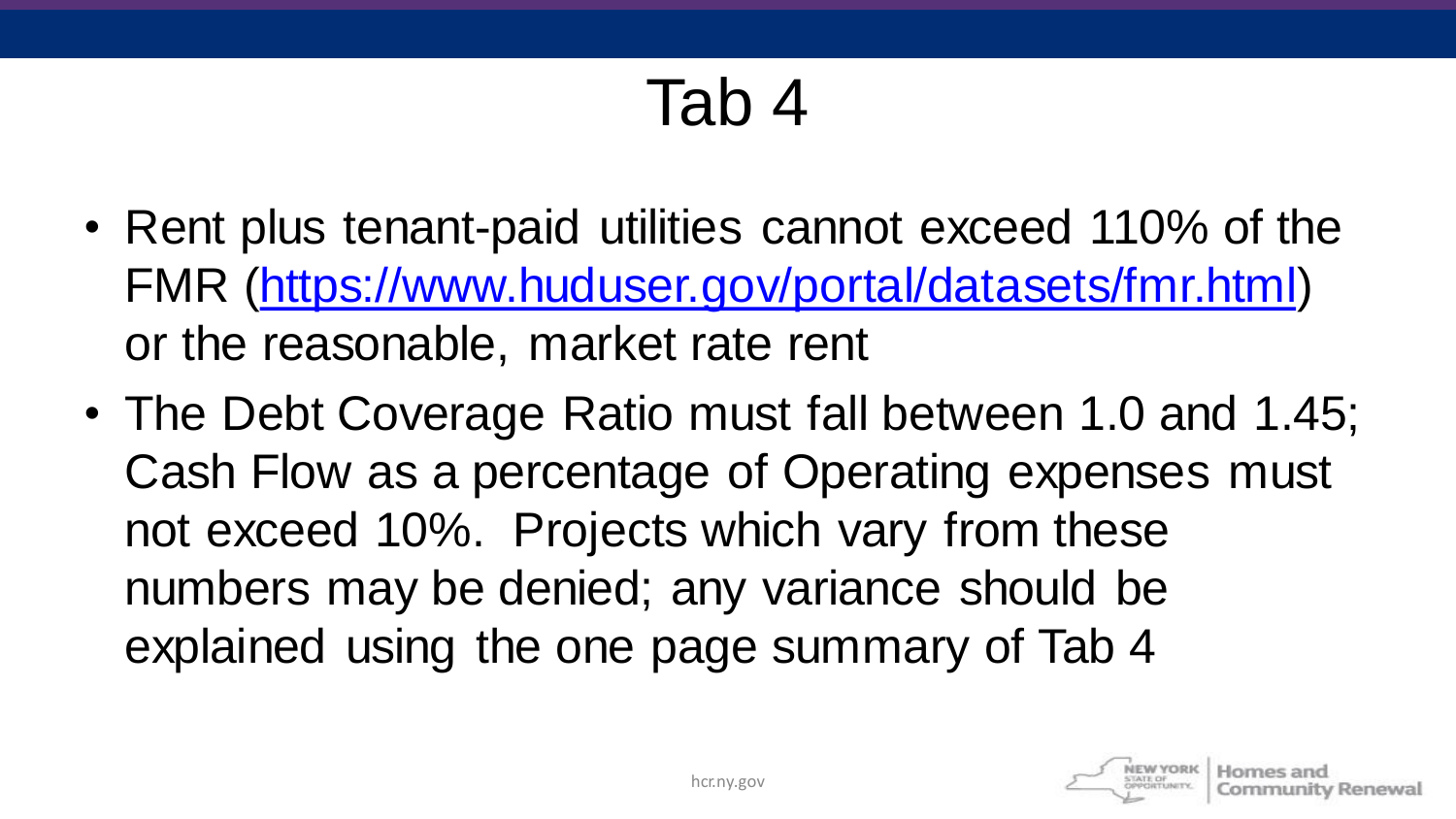## PBV Applicants

- Selected properties are responsible for being aware of laws and regulations regarding PBV vouchers
- Properties will be subject to environmental review and subsidy layering review requirements
- Davis Bacon is triggered at 9 PBV units
- Properties should be familiar with federal and state requirements as listed in the RFP